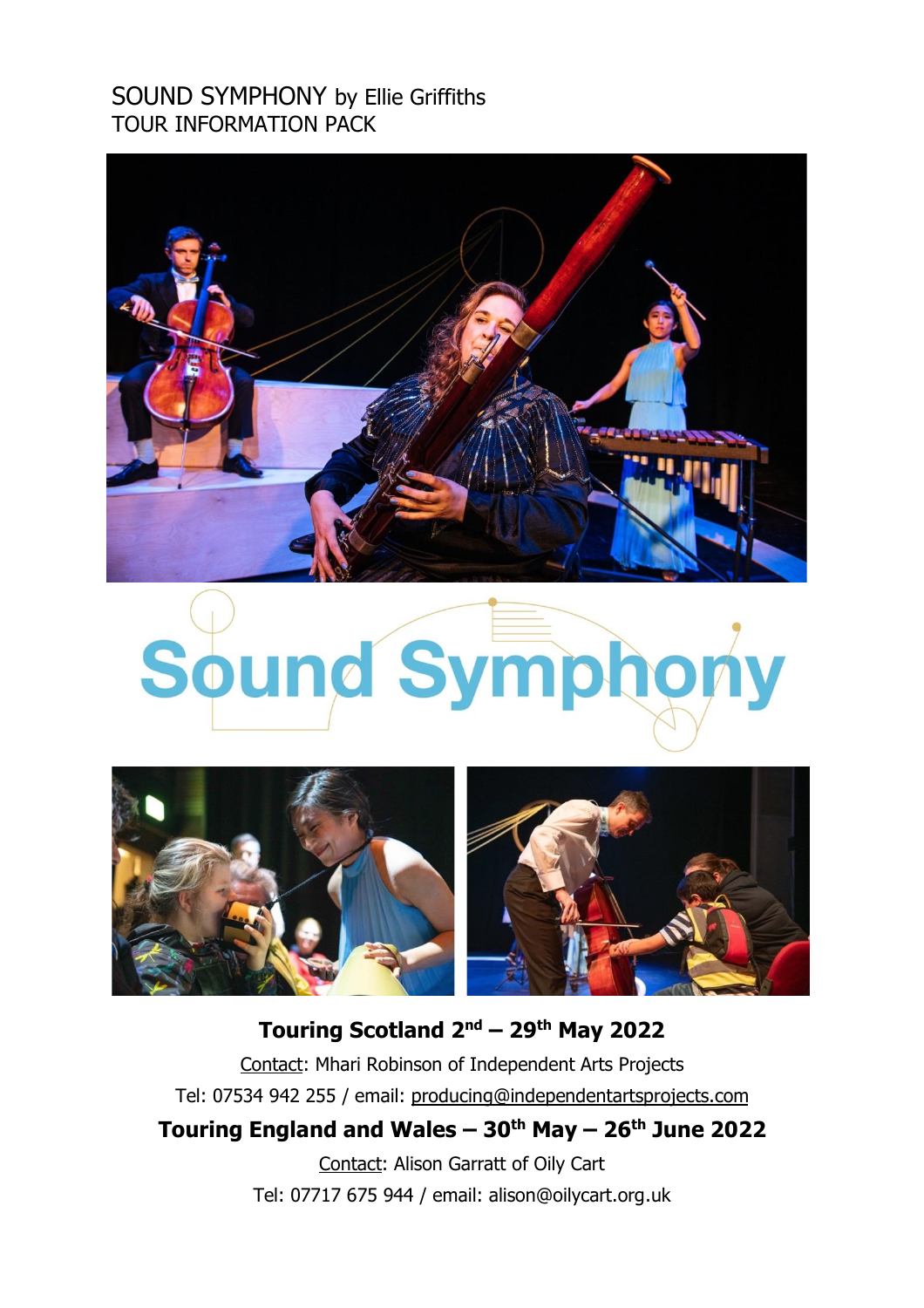# **A co-production between Independent Arts Projects and Oily Cart Theatre**

**Sound Symphony** is a new, highly interactive, sensory performance by Ellie Griffiths, made especially for autistic young people.

The performance is a playful journey through music, sound and silence. The show provides a sensory rich environment, where you feel music through your whole body. It celebrates making music your own way, weaving together live classical instruments, singing and a wide range of weird and wonderful sounds.

The performance is low capacity to be able to accommodate and engage young people who experience the most barriers to access, who may find even a relaxed performance artistically inaccessible.

#### **Media response to SOUND SYMPHONY**

#### ★★★★★ **Mark Brown, The Herald on Sunday/The Sunday National**

"Sublime… Ellie Griffiths' entirely beautiful Sound Symphony… delightfully interactive… As beautifully conceived in its visual and tactile dimensions as in its music and sound, Sound Symphony is a brilliantly crafted, wonderfully benign, deeply moving piece of theatre." (Read the full [review\)](https://www.heraldscotland.com/arts_ents/17634181.mark-browns-dance-and-theatre-reviews/?fbclid=IwAR1xED1BEMatInY7jFxQC3fzKMAep4zwg46d5n6PUzNinIXYXEvo7xWFNU4)

## ★★★★ **Mary Brennan, The Herald**

"Hugely sophisticated… …it's an inspirational piece of merry, joyous, interactive music-making that Ellie Griffiths and her team have fashioned with the spectrum of diverse sensory issues in mind…" (Read the full [review\)](https://www.heraldscotland.com/news/17638899.music-sound-symphony-platform-the-bridge-glasgow-four-stars/?ref=nuo)

#### **92% Brian Tyrell, The Fountain**

"I was compelled to review this show because of my own diagnosis… At this performance, I felt welcomed and comfortable. There was no dread of doing the wrong thing or interrupting. In this space, it was okay to be autistic, and stim, to laugh and squeal with joy, to clap whenever you were pleased or just watch and smile… thinking back, I tear up over the air of inclusivity and receptiveness in the room." (Read the full [review\)](https://thefountain.eu/theatre/2019/05/review-sound-symphony/)

# ★★★★**, Dominic Corr, The Skinny**

"Paying tribute to the sculpture of music, Sound Symphony has a keen interest in involving its audience in the sights, feels and environment of creating music through their own bodies, and the show accommodates a variety of senses for the whole audience." (Read the full [review\)](https://www.theskinny.co.uk/theatre/shows/reviews/sound-symphony-the-studio-at-festival-theatre-edinburgh)

# ★★★★ **Joyce McMillan, The Scotsman**

"A joyful and exquisite piece of work, beautifully designed by Katy Wilson and lit by Colin Grenfell, and composed and performed with terrific sensitivity and exuberance by three musician-theatre makers, Greg Sinclair, Sonia Allori and Shiori Usui." [\(Read](https://www.scotsman.com/arts-and-culture/entertainment/theatre-reviews-toy-plastic-chicken-oran-mor-glasgow-the-worst-witch-king-s-theatre-edinburgh-sound-symphony-the-studio-edinburgh-1-4925210?fbclid=IwAR3zgEktmc4GOFL_qxy0-iFPXkrTlg6CgPSAKpDYY6ZK6TxOzEw7xg9q2jQ) the full [review\)](https://www.scotsman.com/arts-and-culture/entertainment/theatre-reviews-toy-plastic-chicken-oran-mor-glasgow-the-worst-witch-king-s-theatre-edinburgh-sound-symphony-the-studio-edinburgh-1-4925210?fbclid=IwAR3zgEktmc4GOFL_qxy0-iFPXkrTlg6CgPSAKpDYY6ZK6TxOzEw7xg9q2jQ)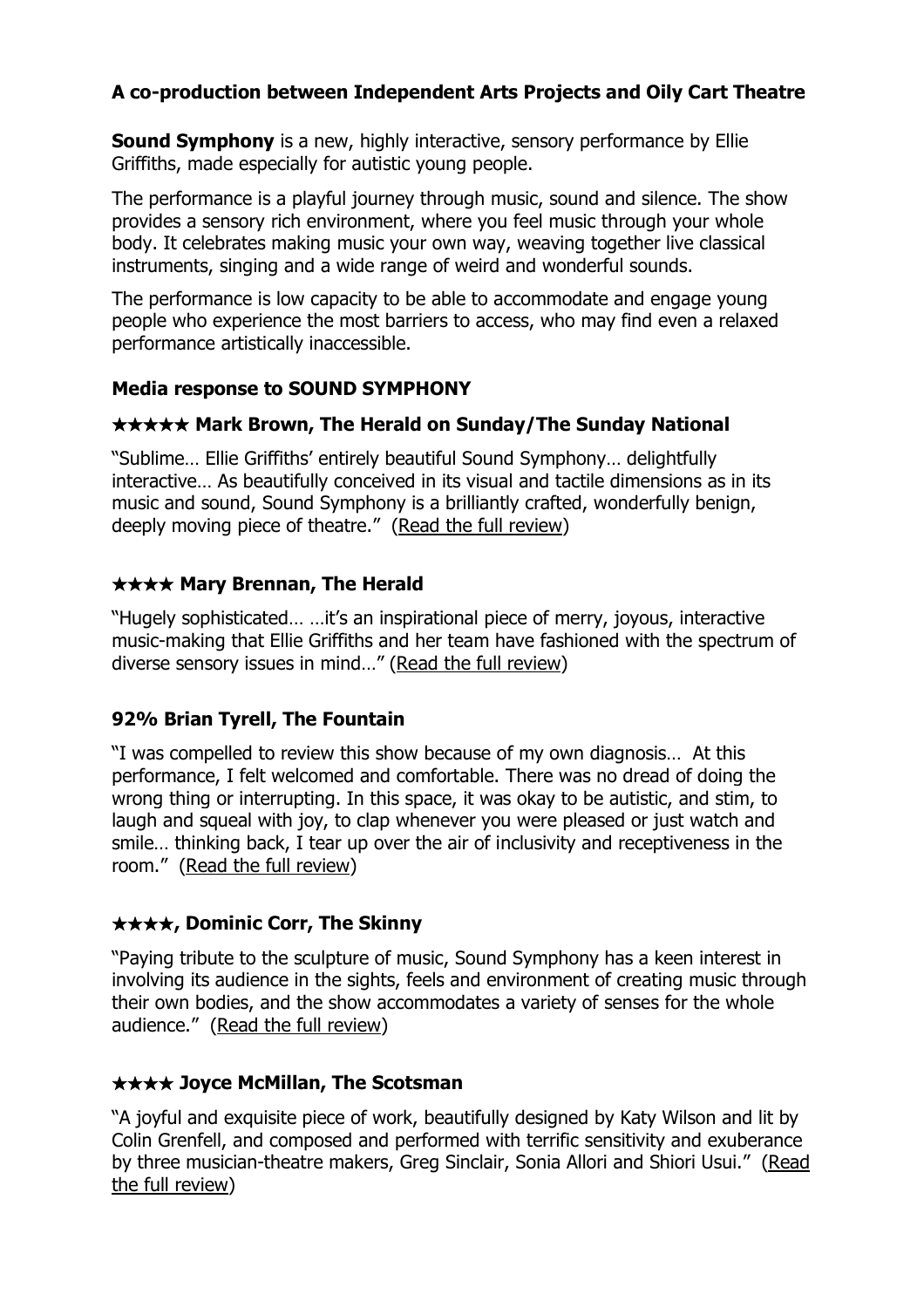#### **Audience response to SOUND SYMPHONY**

"Seldom have I been so moved by a performance in a theatre let alone one for autistic young people. Tears trickled down my cheeks as among others, 3 of our students from Linn Moor Residential School sat bewitched and enthralled for 50 minutes, glued to their seats as they listened to/participated in a musical performance like no other I have ever witnessed. Wow, wow and triple wow!!! They absolutely loved what they were watching and involved in. An absolute must for anyone to enjoy let alone autistic young people."



"He absolutely loved it – perfect."

"The fact that the show began in a relaxed way, gradually drawing the audience into the theatre, helped to break down the barriers of formality normally associated with a theatre performance. The sensory aspects of the show were perfect for [my son], just the sort of thing that really captivate him. The actors were warm and engaging and clearly understood the needs and interests of their audience."

"We loved it and wanted to come again."

"I thought it was incredible. Every child engaged and participated in their own way. The children were encouraged to be themselves through the whole performance, it was very emotional at times."

"We would definitely recommend it to other autistic young people."

"(My son) really loved it…calling it a magic show…thanks so much to all involved"

"My daughter and I had the most fabulous afternoon at this show today. Conventional instruments played softly but close enough to feel the vibrations, singing echoing the vocalisations of the audience members, a wheelchair running over bubble wrap with satisfying little pops, an amazing shimmering, rattling spoon cape, crinkly paper to pull and rip and, my favourite, shoes attached to staplers which click, click, clicked around the stage. Add in some amazing surround sound effects and fans blowing hundreds of rose petals like tiny butterflies and it all adds up to an amazing, immersive piece of theatre."

Please note: Originally produced Sound Symphony is made for and with Autistic young people, a second version of Sound Symphony will be available for audiences with young people who experience the most barriers to access, from 2020.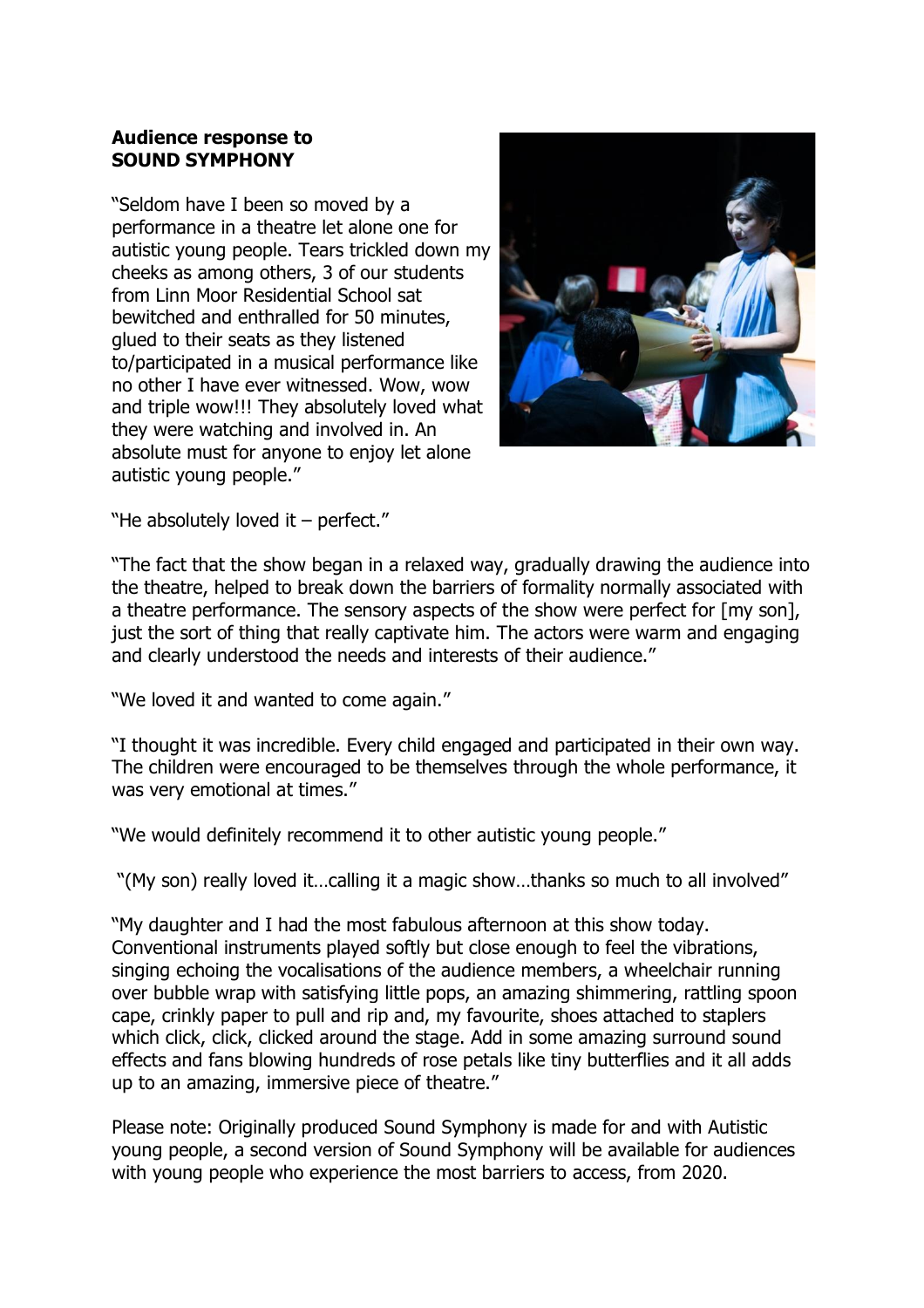# **The creative idea**

"The audience take their seats, the musicians start to play, the symphony begins...'"

Bit by bit disruption creeps into this comically pompous concert hall. The world maestro musicians warm up their instruments, and the symphony begins. Bit by bit disruption creeps into this perfectly coiffured world... the wrong notes start to feel right, objects inject intriguing new sounds into the arrangement. As each musician is gradually tempted away from the score, they become explorers in a world of noises and surprising new ways of making music. By the end of the symphony it is not even clear who are the musicians and who are the audience. This show is totally responsive to the preferences and needs of each audience member. The performers balance highly choreographed content with improvised sequences so that no two performances are the same.

"This is a show for the sound seekers"

This idea originally came from Ellie's observations of how many autistic young people relate to sound. Even when music was underscoring the main action, she would repeatedly see many audience members fixated on the sound source, be it instrument, object or human. This was then further informed by the PhD of collaborator Joe Wright whose research focused on autism and sonic play. The piece is structured to gently tip the natural hierarchy so that the audience is given greater control of the content, becoming co-composers of their own distinct symphony, where every sound is celebrated.

Marketing & audience development: Independent Arts Projects works with Marketing and audience specialist Sally Wilson, who has completed research into the barriers to access for autistic young people attending live performance. This research was undertaken during the development period for Sound Symphony with families, venues, and charities and educators that focus on working with young people who experience the most barriers to access.

Each venue that books the performance will be provided with box office guidance, a sensory audit, front of house training and pre-show support materials. The company will also advise marketing departments on reaching this target audience to make sure all the spaces are filled.

Resources (from 2019 tour) Sound Symphony - visual story: <https://bit.ly/2tYmMRO> Venue support pack: <https://bit.ly/2vrKer2> Sample Audience Pack: <https://bit.ly/2RCa2cU> Shorter trailer (1m 14s): <https://vimeo.com/334939840> Longer trailer (2m 32s): <https://vimeo.com/345311544>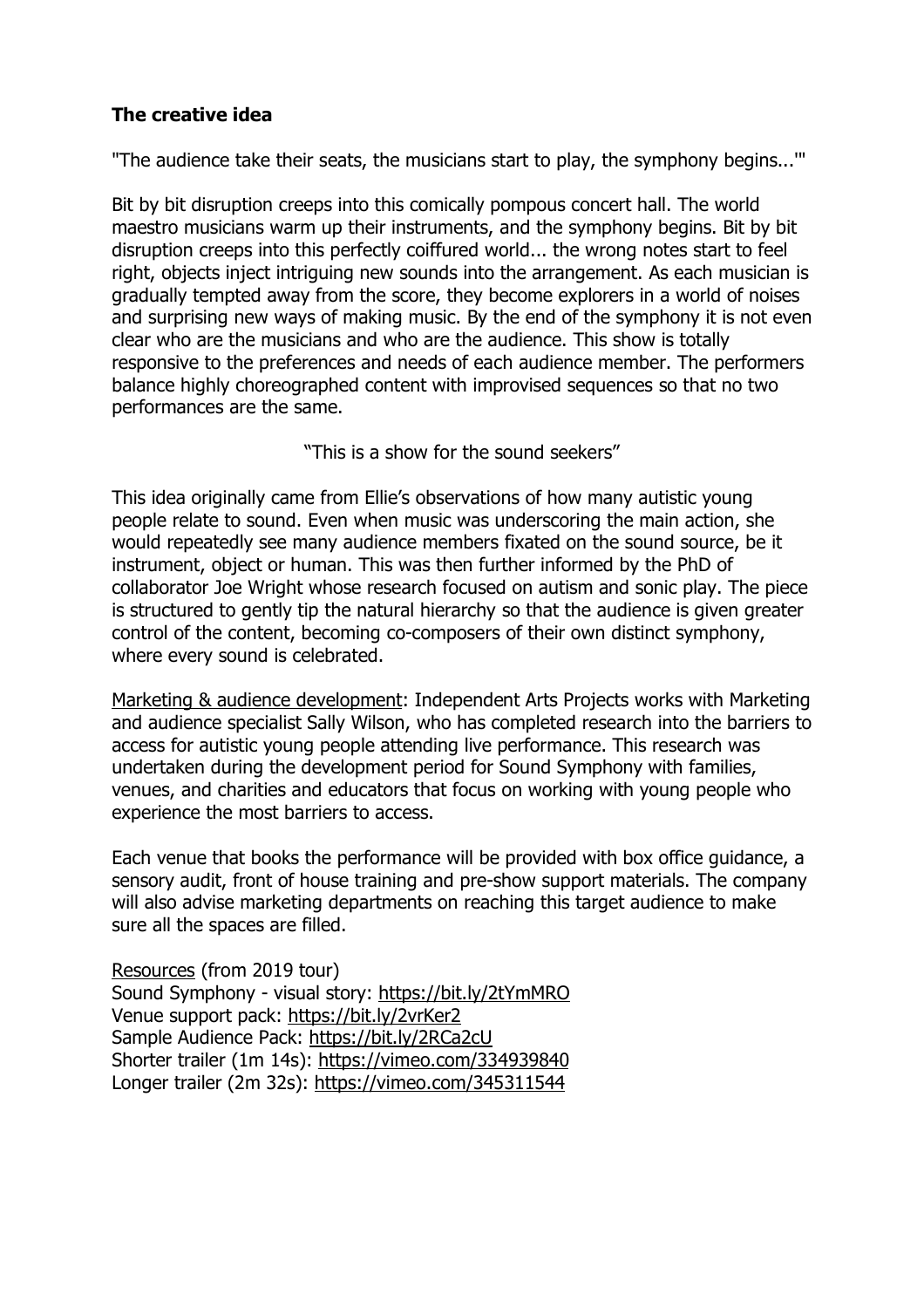## **About the Team**

**Ellie Griffiths** makes sensory shows for and with young people who experience the most barriers to access. She is passionate about creating work that is both high quality and fully accessible for families and young people who have additional support needs. In 2019 she became Artistic Director of Oily Cart Theatre, who tour across the UK and internationally with their fully accessible multi-sensory theatre shows.



(2019 team, 2022 credits to be announced soon)

Director and Lead Artist **Ellie Griffiths** Performers/Composer **Sonia Allori, Greg Sinclair, & Shiori Usui** Musical Director & Lead Composer **Greg Sinclair** Designer **Katy Wilson** Sound Designer **Matt Padden** Lighting Designer **Colin Grenfell** Movement Director **Natasha Gilmore** Dramaturg **Naomi O Kelly** Producer **Mhari Robinson of Independent Arts Projects** More at: <http://www.soundsymphony.co.uk/team/>

Originally produced by Independent Arts Projects in association with Capital Theatres, Edinburgh with support from Creative Scotland and Paul Hamlyn Foundation.